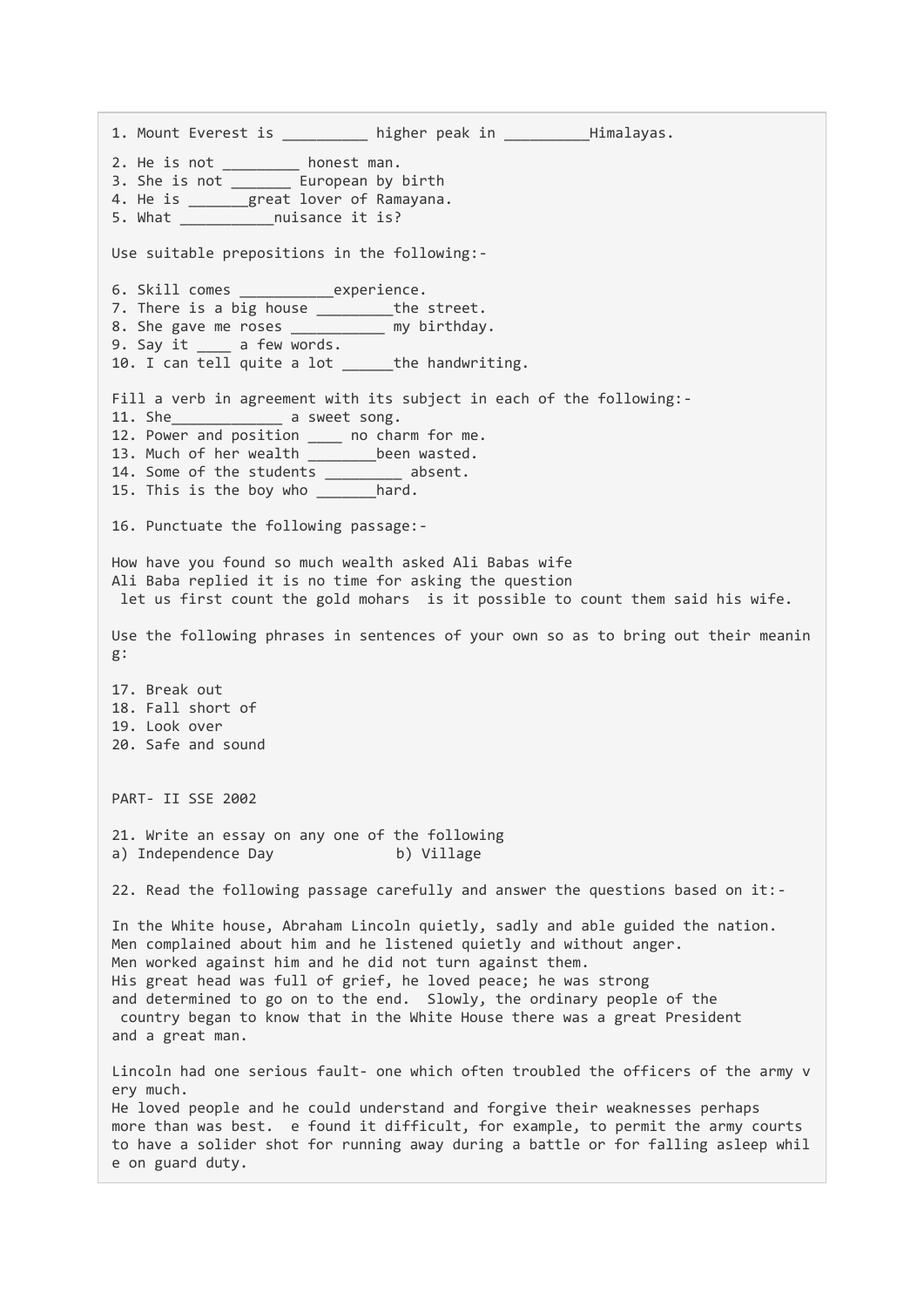He wanted to forgive them and give them a second change and their officers didn't like it. A mother's tears, a baby's cry, a story of misfortune – these touched his heart. Question: A) Give the central idea of the above passage:- B) From the passage, write below the words which mean: i) Defect ii) Bad Luck C) Write from the above passage, the sentence which shows that Lincoln was not a r evengeful man. D) Write in the brackets the number of the correct answer. "The army officers were often troubled because: " i) Lincoln did not love them. ii) Lincoln's great heart was full of grief iii) Lincoln pardoned the ordinary weaknesses of the soldiers. iv) The soldiers fell asleep while on guard duty v) Lincoln was not a man of strong determination. E). Why did Lincoln not allow he army courts to shoot a solider for an ordinary f ault? F) What qualities of Lincoln's character does the passage describe? 3. Fill in the blanks with Astract Nouns formed from the words given in brackets: i) Solomon was famous for his \_\_\_\_\_\_\_\_\_\_\_( wise) ii) We all love\_\_\_\_\_\_\_\_\_\_\_\_\_\_\_\_\_\_\_\_\_\_\_\_\_\_(honest) iii) I believe in her\_\_\_\_\_\_\_\_\_\_\_\_\_\_\_\_\_\_\_\_\_\_\_(innocent) iv) I often think of the days of my  $\frac{1}{\pi}$  (Child)<br>v) The Headmaster gave him for telling a lie. (Punish) v) The Headmaster gave him 4. Choose the right verbs from brackets to complete each sentence i) The wind ( blew, galloped, flew) hard that day. ii) A river (floats, flows, swims) by our village. iii) A cork(floats, sails, flows) on water. iv) Columbus (Discovered, invented, explored) America. v) Cocks ( sing, caw, crow) in the morning. 5. Fill in the blanks with suitable prepositions: i) I was surprised \_\_\_\_\_ his failure. ii) I congratulate you \_\_\_\_\_\_\_ your success\_\_\_\_ the examination. iii) I am not acquainted \_\_\_\_\_\_\_\_\_\_her. iv) I warned him \_\_\_\_\_\_\_\_\_\_\_\_\_\_\_the danger. v) Beware\_\_\_\_\_\_\_\_\_\_\_\_\_\_\_\_\_\_\_\_mad dogs. 6. Rewrite the following sentences, using from Active into Passive and from passiv e into Active. i) The teacher corrects out exercises. ii) The filed is being ploughed by the farmer. iii) The children have eaten all the cakes. iv) The beggar was bitten by the mad dog. v) Help the poor. 7. Correct the following sentences: i) I hoped that she will pass ii) I warned her lest she may make a mistake iii) He said that the sun rose in the East. iv) I found that she has told a lie. v) We returned home as soon as it begins to rain.